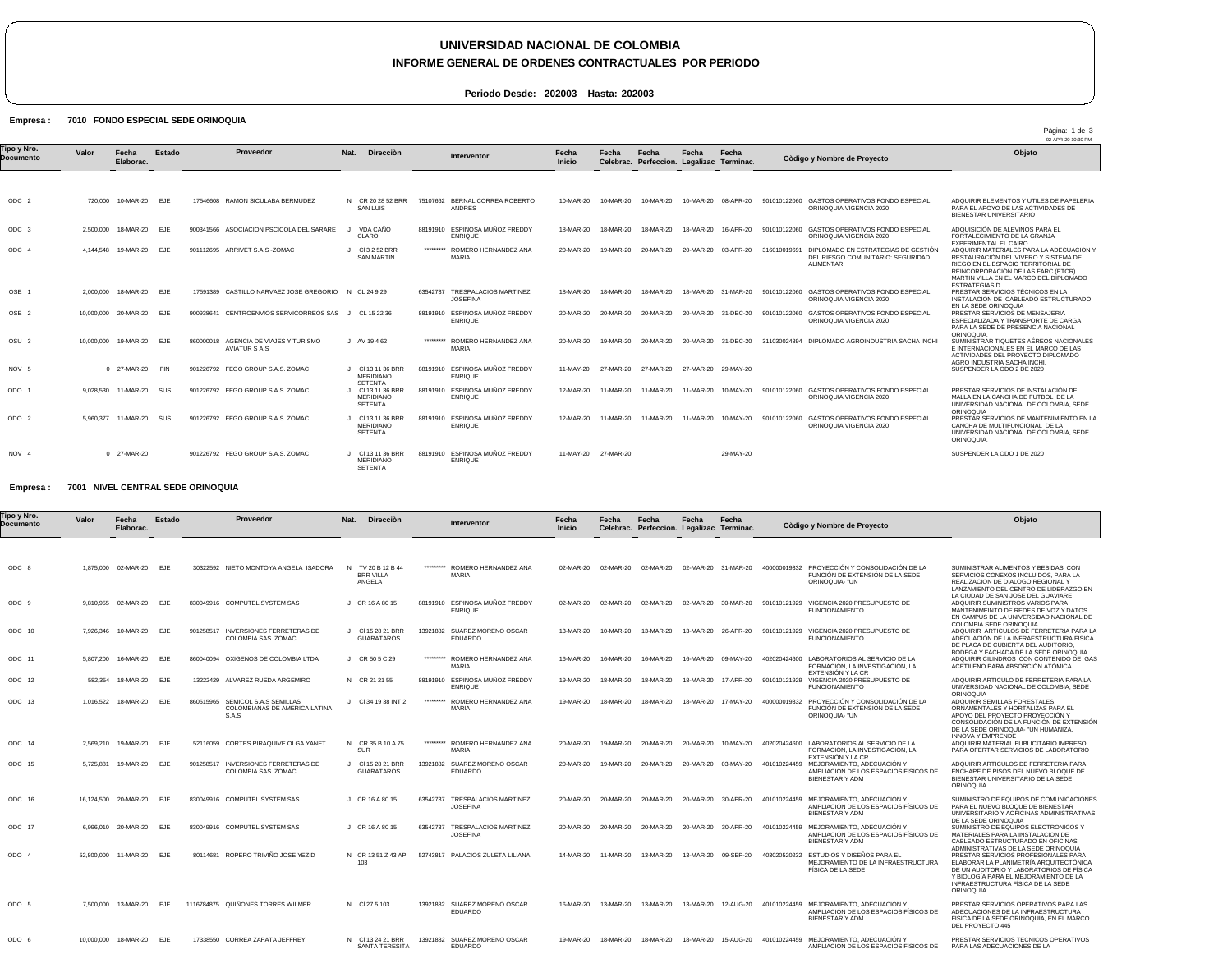# **UNIVERSIDAD NACIONAL DE COLOMBIA**

**INFORME GENERAL DE ORDENES CONTRACTUALES POR PERIODO**

**Periodo Desde: Hasta:**

### Empresa : 7001 NIVEL CENTRAL SEDE ORINOQUIA

| Tipo y Nro.<br>Documento | Valor      | Fecha<br>Elaborac.       | Estado     |            | Proveedor                                              | Nat.<br>Direcciòn                                                   |           | Interventor                                                       | Fecha<br><b>Inicio</b> | Fecha               | Fecha<br>Celebrac. Perfeccion. Legalizac Terminac. | Fecha               | Fecha                | Còdigo y Nombre de Proyecto                                                                                               | Objeto                                                                                                                                                                                                               |
|--------------------------|------------|--------------------------|------------|------------|--------------------------------------------------------|---------------------------------------------------------------------|-----------|-------------------------------------------------------------------|------------------------|---------------------|----------------------------------------------------|---------------------|----------------------|---------------------------------------------------------------------------------------------------------------------------|----------------------------------------------------------------------------------------------------------------------------------------------------------------------------------------------------------------------|
|                          |            |                          |            |            |                                                        |                                                                     |           |                                                                   |                        |                     |                                                    |                     |                      |                                                                                                                           |                                                                                                                                                                                                                      |
|                          |            |                          |            |            |                                                        |                                                                     |           |                                                                   |                        |                     |                                                    |                     |                      | BIENESTAR Y ADM                                                                                                           | INFRAESTRUCTURA FISICA DE LA SEDE<br>ORINOQUIA, EN EL MARCO DEL PROYECTO 445                                                                                                                                         |
| ODO 7                    |            | 7,000,000 18-MAR-20      | EJE        |            | 1116807686 PARALES ORTIZ RONAL YEFREN                  | N CR 22 10 29 BRR<br><b>UNION</b>                                   |           | 13921882 SUAREZ MORENO OSCAR<br><b>EDUARDO</b>                    | 19-MAR-20              | 18-MAR-20           | 18-MAR-20                                          |                     | 18-MAR-20  15-AUG-20 | 401010224459 MEJORAMIENTO, ADECUACIÓN Y<br>AMPLIACIÓN DE LOS ESPACIOS FÍSICOS DE<br>BIENESTAR Y ADM                       | PRESTAR SERVICIOS OPERATIVOS PARA LAS<br>ADECUACIONES DE LA INFRAESTRUCTURA<br>FISICA DE LA SEDE ORINOQUIA, EN EL MARCO<br>DEL PROYECTO 445                                                                          |
| ODO 8                    |            | 8,500,000 18-MAR-20      | E.JF       |            | 17584081 PELAYO RARADA PEDRO IGNACIO                   | <b>BRR</b><br>PIQUETIERRA                                           |           | N CR 17 CL 2 SEC 2 13921882 SUAREZ MORENO OSCAR<br><b>EDUARDO</b> | 19-MAR-20              | 18-MAR-20           | 18-MAR-20                                          | 18-MAR-20           | 15-AUG-20            | 401010224459 MEJORAMIENTO, ADECUACIÓN Y<br>AMPLIACIÓN DE LOS ESPACIOS FÍSICOS DE<br><b>BIENESTAR Y ADM</b>                | PRESTAR SERVICIOS OPERATIVOS PARA LAS<br>ADECUACIONES DE LA INFRAESTRUCTURA<br>FISICA DE LA SEDE ORINOQUIA, EN EL MARCO<br>DEL PROYECTO 445                                                                          |
| OPS 62                   | 3,600,000  | 02-MAR-20                | EJE        |            | 1116795662 CARRILLO PERALTA DAVID ALDEMAR              | N CI 64A 79 A 21                                                    | 13921882  | SUAREZ MORENO OSCAR<br>EDUARDO                                    | 03-MAR-20              | 02-MAR-20           | 02-MAR-20                                          |                     | 02-MAR-20 31-MAR-20  | 901010121929 VIGENCIA 2020 PRESUPUESTO DE<br><b>FUNCIONAMIENTO</b>                                                        | PRESTAR SERVICIOS PROFESIONALES COMO<br>INGENIERO CIVIL EN LA UNIVERSIDAD<br>NACIONAL DE COLOMBIA                                                                                                                    |
| OPS 63                   |            | 3,400,000 02-MAR-20      | EJE        |            | 1116782245 SICULABA AMAYA FRANCISCO JOSE               | N CR 20 28 52                                                       |           | 9532832 PEREZ BUITRAGO NESTOR<br><b>FERNANDO</b>                  | 03-MAR-20              | 02-MAR-20           | 02-MAR-20                                          |                     | 02-MAR-20 31-MAR-20  | 901010121929 VIGENCIA 2020 PRESUPUESTO DE<br><b>FUNCIONAMIENTO</b>                                                        | PRESTAR SERVICIOS PROFESIONALES PARA EL<br>APOYO DE LAS ACTIVIDADES DE<br>INVESTIGACIÓN DE LA UNIVERSIDAD NACIONAL                                                                                                   |
| OPS 64                   |            | 8,800,000 04-MAR-20 EJE  |            |            | 1116862153 VELANDIA CASTILLO JULY ANDREA               | N CR 16 17 73                                                       |           | 75107662 BERNAL CORREA ROBERTO<br><b>ANDRES</b>                   | 05-MAR-20              | 04-MAR-20           | 04-MAR-20                                          | 04-MAR-20 30-JUN-20 |                      | 901010121928 PEAMA ORINOQUIA 2020                                                                                         | DE COLOMBIA, SEDE ORINOQUIA.<br>PRESTAR SERVICIOS PROFESIONALES PARA<br>DESARROLLAR ACTIVIDADES DE<br>ACOMPAÑAMIENTO ACADÉMICO A LOS                                                                                 |
| OPS 65                   |            | 15.500.000 10-MAR-20     | EJE        |            | 1116794960 PELAEZ PRADA CARLOS ALBERTO                 | N CI79142                                                           |           | 13921882 SUAREZ MORENO OSCAR<br><b>EDUARDO</b>                    | 11-MAR-20              | 10-MAR-20           | 10-MAR-20                                          |                     | 10-MAR-20 07-AUG-20  | 401010224459 MEJORAMIENTO, ADECUACIÓN Y<br>AMPLIACIÓN DE LOS ESPACIOS FÍSICOS DE                                          | ESTUDIANTES PEAMA DE LA SEDE ORINOQUIA<br>PRESTAR SERVICIOS PROFESIONALES COMO<br>INGENIERO INTERVENTOR DE OBRA EN LA                                                                                                |
| OPS 66                   |            | 12,720,000 16-MAR-20     | E.JE       |            | 41633158 TRIANA NOVOA MARIA DEL PILAR                  | N CL 134 A 53 82 AP<br>203 IN 9                                     | ********* | ROMERO HERNANDEZ ANA<br><b>MARIA</b>                              | 17-MAR-20              | 16-MAR-20           | 16-MAR-20                                          |                     | 16-MAR-20 31-AUG-20  | BIENESTAR Y ADM<br>402020424600<br>LABORATORIOS AL SERVICIO DE LA<br>FORMACIÓN, LA INVESTIGACIÓN, LA<br>EXTENSIÓN Y LA CR | UNIVERSIDAD NACIONAL DE COLOMBIA<br>PRESTAR SERVICIOS PROFESIONALES APOYO<br>SISTEMA DE GESTIÓN DE LABORATORIOS DE LA<br>SEDE ORINOQUIA                                                                              |
| OPS 67                   | 6,000,000  | 18-MAR-20                | EJE        |            | 1020758192 GUZMAN GUZMAN NATALY                        | N CI 180 50 B 16                                                    | ********* | ROMERO HERNANDEZ ANA<br><b>MARIA</b>                              | 19-MAR-20              | 18-MAR-20           | 18-MAR-20                                          | 18-MAR-20           | 13-JUL-20            | PROYECCIÓN Y CONSOLIDACIÓN DE LA<br>400000019332<br>FUNCIÓN DE EXTENSIÓN DE LA SEDE<br>ORINOQUIA- "UN                     | PRESTAR SERVICIOS PROFESIONALES DE<br>DIVULGACIÓN Y CREACIÓN DE PIEZAS<br>GRAFICAS PARA LOS EVENTOS ACADEMICOS<br>DE LA UNIDAD DE EXTENSIÓN DE LA SEDE                                                               |
| OPS 68                   |            | 8.000.000 19-MAR-20      | <b>EJE</b> | 1013636238 | CUESTAS CORREDOR JUAN<br><b>SEBASTIAN</b>              | N CI 39 A 24 54                                                     |           | 79951203 CHACON MARTINEZ RAMIRO<br><b>ALBERTO</b>                 | 24-MAR-20              | 19-MAR-20           | 20-MAR-20                                          | 20-MAR-20 21-JUL-20 |                      | 400000020251<br>FORTALECIMIENTO DE LOS VALORES<br>ÉTICOS INSTITUCIONALES PARA LA<br>PROBIDAD Y LA TRAN                    | ORINOQUIA.<br>PRESTAR SERVICIOS PROFESIONALES DE<br>DISEÑO Y DIAGRAMACIÓN DE PIEZAS GRÁFICAS<br>PARA LA DIFUSIÓN DE ACTIVIDADES.<br>DOCUMENTOS Y CAMPAÑAS PROGRAMADAS EN<br>EL MARCO DEL PROYECTO "FORTALECIMIENTO   |
| OPS 69                   |            | 3.400.000 24-MAR-20      | EJE        |            | 1116782245 SICULABA AMAYA FRANCISCO JOSE               | N CR 20 28 52                                                       | 9532832   | PEREZ BUITRAGO NESTOR<br><b>FERNANDO</b>                          | 01-APR-20              | 24-MAR-20           | 24-MAR-20                                          | 24-MAR-20           | 30-APR-20            | 901010121929 VIGENCIA 2020 PRESUPUESTO DE<br><b>FUNCIONAMIENTO</b>                                                        | DE LOS VALORES<br>PRESTAR SERVICIOS PROFESIONALES PARA EL<br>APOYO DE LAS ACTIVIDADES DE<br>INVESTIGACIÓN DE LA UNIVERSIDAD NACIONAL                                                                                 |
| OPS 70                   | 14.800.000 | 24-MAR-20                | EJE        |            | 1116795662 CARRILLO PERALTA DAVID ALDEMAR              | N<br>CI 64A 79 A 21                                                 | 13921882  | SUAREZ MORENO OSCAR<br>EDUARDO                                    | 01-APR-20              | 24-MAR-20           | 24-MAR-20                                          | 24-MAR-20           | 31-JUL-20            | 401010224459 MEJORAMIENTO, ADECUACIÓN Y<br>AMPLIACIÓN DE LOS ESPACIOS FÍSICOS DE<br>BIENESTAR Y ADM                       | DE COLOMBIA, SEDE ORINOQUIA,<br>PRESTAR SERVICIOS PROFESIONALES COMO<br>INGENIERO CIVIL EN LA UNIVERSIDAD                                                                                                            |
| OSE <sub>9</sub>         |            | 20.936.860 11-MAR-20     | EJE        |            | 901088268 SOLUCIONES EMPRESARIALES<br><b>SERYM SAS</b> | CR 36 18 C 03<br>$\cdot$ <sub>1</sub><br>URB BULEVAR DE<br>LA CEIBA |           | 88191910 ESPINOSA MUÑOZ FREDDY<br><b>ENRIQUE</b>                  | 16-MAR-20              | 11-MAR-20           | 16-MAR-20                                          |                     | 16-MAR-20 14-MAY-20  | VIGENCIA 2020 PRESUPUESTO DE<br>901010121929<br><b>FUNCIONAMIENTO</b>                                                     | NACIONAL DE COLOMBIA<br>PRESTAR SERVICIOS DE MANTENIMIENTO Y<br>TRASLADO DE SISTEMA SOLAR PARA<br>ALIMENTACION DE ELECTROBOMBAS EN LA<br>SEDE ORINOQUIA DE LA UNIVERSIDAD<br>NACIONAL DE COLOMBIA                    |
| OSE 10                   |            | 4.545.800 16-MAR-20      | <b>EJE</b> |            | 830034462 INNOVACION TECNOLOGICA S.A.S                 | J CR 21 41 26                                                       | ********* | ROMERO HERNANDEZ ANA<br>MARIA                                     | 16-MAR-20              | 16-MAR-20           | 16-MAR-20                                          |                     | 16-MAR-20 29-MAY-20  | 402020424600 LABORATORIOS AL SERVICIO DE LA<br>FORMACIÓN, LA INVESTIGACIÓN, LA<br>EXTENSIÓN Y LA CR                       | REALIZAR MANTENIMIENTO PREVENTIVO Y<br>CALIBRACIÓN PARA ESPECTROFOTÓMETROS<br>ÁREA DE LABORATORIOS                                                                                                                   |
| OSU <sub>5</sub>         |            | 45,000,000 04-MAR-20     | EJE        |            | 23276774 CAMARGO NIÑO BERTHA ROCIO                     | N CR 42 C 15 A 32                                                   |           | 75107662 BERNAL CORREA ROBERTO<br>ANDRES                          | 16-MAR-20              | 04-MAR-20           | 09-MAR-20                                          | 09-MAR-20 26-JUN-20 |                      | 901010121928 PEAMA ORINOQUIA 2020                                                                                         | SUMINISTRAR ALMUERZOS DIARIOS A LOS<br>ESTUDIANTES PREGRADO DEL PROGRAMA<br>PEAMA DE LA SEDE ORINOQUIA, BENEFICIARIOS<br>DEL APOYO ALIMENTARIO ESTUDIANTIL.<br>ADJUDICADOS A TRAVÉS DEL SISTEMA DE                   |
| OSU 6                    |            | 35,000,000 04-MAR-20     | EJE        |            | 860000018 AGENCIA DE VIAJES Y TURISMO<br>AVIATUR S A S | J AV 19462                                                          | 75107662  | BERNAL CORREA ROBERTO<br><b>ANDRES</b>                            | 11-MAR-20              | 04-MAR-20           | 10-MAR-20                                          |                     | 10-MAR-20 31-DEC-20  | 901010121928 PEAMA ORINOQUIA 2020                                                                                         | <b>BIENESTAR UNIVER</b><br>SUMINISTRAR TIQUETES AÉREOS EN DESTINOS<br>NACIONALES E INTERNACIONALES PARA EL<br>DESARROLLO DE LA ACTIVIDAD ACADÉMICA EN<br>LA SEDE, EN EL MARCO DEL PROYECTO "PEAMA<br>ORINOQUIA 2020" |
| NOV 4                    |            | 4.378.063 11-MAR-20      | <b>FIN</b> |            | 830070625 SEGURIDAD NUEVA ERA LTDA                     | J CR 66 97 28 BRR<br>ANDES                                          |           | 88191910 ESPINOSA MUÑOZ FREDDY<br><b>ENRIQUE</b>                  |                        |                     |                                                    |                     |                      |                                                                                                                           | ADICIONAR LA OSE 8 DE 2019                                                                                                                                                                                           |
| OSE 11                   |            | 30,037,266 20-MAR-20 GRB |            |            | 830072961 UNION METROLOGICA S A S                      | J CR 27 B 73 24                                                     |           | ROMERO HERNANDEZ ANA<br><b>MARIA</b>                              |                        | 25-MAR-20 20-MAR-20 |                                                    |                     | 29-MAY-20            | 402020424600 LABORATORIOS AL SERVICIO DE LA<br>FORMACIÓN, LA INVESTIGACIÓN, LA<br>EXTENSIÓN Y LA CR                       | REALIZAR MANTENIMIENTO Y CALIBRACIÓN A<br>EQUIPOS DE LOS LABORATORIOS DE LA UN<br>SEDE ORINOQUIA.                                                                                                                    |

Empresa : 7060 UGI SEDE ORINOQUIA - NIVEL CENTRAL

| Tipo y Nro.<br>Documento | Valor      | Fecha<br>Elaborac. | Estado | Proveedor                                | Nat.<br><b>Dirección</b>          | Interventor                                         | Fecha<br>Inicio | Fecha<br>Celebrac. | Fecha<br>Perfeccion. Legalizac Terminac. | Fecha     | Fecha     | Còdigo y Nombre de Proyecto                                                                                   | Objeto                                                                                                                                                                                                               |
|--------------------------|------------|--------------------|--------|------------------------------------------|-----------------------------------|-----------------------------------------------------|-----------------|--------------------|------------------------------------------|-----------|-----------|---------------------------------------------------------------------------------------------------------------|----------------------------------------------------------------------------------------------------------------------------------------------------------------------------------------------------------------------|
|                          |            |                    |        |                                          |                                   |                                                     |                 |                    |                                          |           |           |                                                                                                               |                                                                                                                                                                                                                      |
| ODC                      | 3.391.500  | 04-MAR-20          | EJE    | 900086559 ENTHOS LTDA                    | J CL 74 65 B 13                   | PEREZ BUITRAGO NESTOR<br>9532832<br><b>FERNANDO</b> | 05-MAR-20       | 04-MAR-20          | 04-MAR-20                                | 04-MAR-20 | 29-MAY-20 | INVESTIGACIÓN PARA EL CAMBIO Y EL<br>207010019094<br>AVANCE DE LA NACIÓN - GESTIÓN<br><b>INTEGRAL DEL TER</b> | ADQUIRIR BIENES PARA EL APOYO DE LAS<br>ACTIVIDADES DE INVESTIGACIÓN DE LAS<br>COLECCIONES BIOLÓGICAS DE LA UNIVERSIDAD<br>NACIONAL DE COLOMBIA - SEDE ORINOQUIA.                                                    |
| ODC <sub>2</sub>         | 14.362.110 | 11-MAR-20          | EJE    | 830035246 DELL COLOMBIA INC              | CR 7 113 48 OF<br><b>1401 SUR</b> | BERNAL CORREA ROBERTO<br>75107662<br><b>ANDRES</b>  | 13-MAR-20       | 11-MAR-20          | 13-MAR-20                                | 13-MAR-20 | 31-MAY-20 | DISEÑO DE CELDAS SOLARES DE TERCERA<br>40000002341<br>GENERACIÓN BASADAS EN NANOTUBOS<br>SEMICONDUCTO         | ADQUIRIR EQUIPOS DE INFORMATICA PARA LAS<br>ACTIVIDADES DEL PROYECTO DE SEMILLERO<br>DE INVESTIGACION DISEÑO DE CELDAS<br>SOLARES DE TERCERA GENERACION BASADAS<br>EN NANOTUBOS SEMICONDUCTORES                      |
| ODC <sub>3</sub>         | 3.947.230  | 19-MAR-20          | EJE    | 830035246 DELL COLOMBIA INC              | CR 7 113 48 OF<br>1401 SUR        | PEREZ BUITRAGO NESTOR<br>9532832<br><b>FERNANDO</b> | 20-MAR-20       | 19-MAR-20          | 20-MAR-20                                | 20-MAR-20 | 29-MAY-20 | SEMILLERO DE ECOLOGÍA Y<br>400000023416<br>CONSERVACIÓN: ARTICULANDO INICIATIVAS<br>DE FORMACIÓN EN IN        | ADQUIRIR EQUIPOS DE INFORMATICA PARA LAS<br>ACTIVIDADES DEL PROYECTO DE SEMILLERO<br>DE INVESTIGACIÓN SEMILLERO DE ECOLOGÍA Y<br>CONSERVACIÓN: ARTICULANDO INICIATIVAS DE<br>FORMACIÓN EN INVESTIGACIÓN CON LA BIODI |
| ODC 4                    | 625.940    | 24-MAR-20          | EJE    | 830035246 DELL COLOMBIA INC              | CR 7 113 48 OF<br><b>1401 SUR</b> | BERNAL CORREA ROBERTO<br>75107662<br>ANDRES         | 25-MAR-20       | 24-MAR-20          | 24-MAR-20                                | 24-MAR-20 | 29-JUN-20 | DISEÑO DE CELDAS SOLARES DE TERCERA<br>400000023417<br>GENERACIÓN BASADAS EN NANOTUBOS<br><b>SEMICONDUCTO</b> | ADQUIRIR EQUIPOS DE INFORMATICA PARA LAS<br>ACTIVIDADES DEL PROYECTO DE SEMILLERO<br>DE INVESTIGACIÓN DISEÑO DE CELDAS<br>SOLARES DE TERCERA GENERACIÓN BASADAS<br>EN NANOTUBOS SEMICONDUCTORES.                     |
| <b>OPS</b>               | 51,600,000 | 02-MAR-20          | EJE    | AGUDELO MARTINEZ JUAN CARLOS<br>74375957 | N CL 14 31 20 AP<br>402           | PEREZ BUITRAGO NESTOR<br>9532832<br>FERNANDO        | 05-MAR-20       | 02-MAR-20          |                                          | 04-MAR-20 | 26-FEB-21 | INVESTIGACIÓN PARA EL CAMBIO Y EL<br>207010019094<br>AVANCE DE LA NACIÓN - GESTIÓN                            | PRESTAR SERVICIOS PROFESIONALES COMO<br>BIÓLOGO PARA LA CONSOLIDACIÓN DE LA                                                                                                                                          |

Pàgina: 2 de 3<br>02-APR-20 10:30 PM